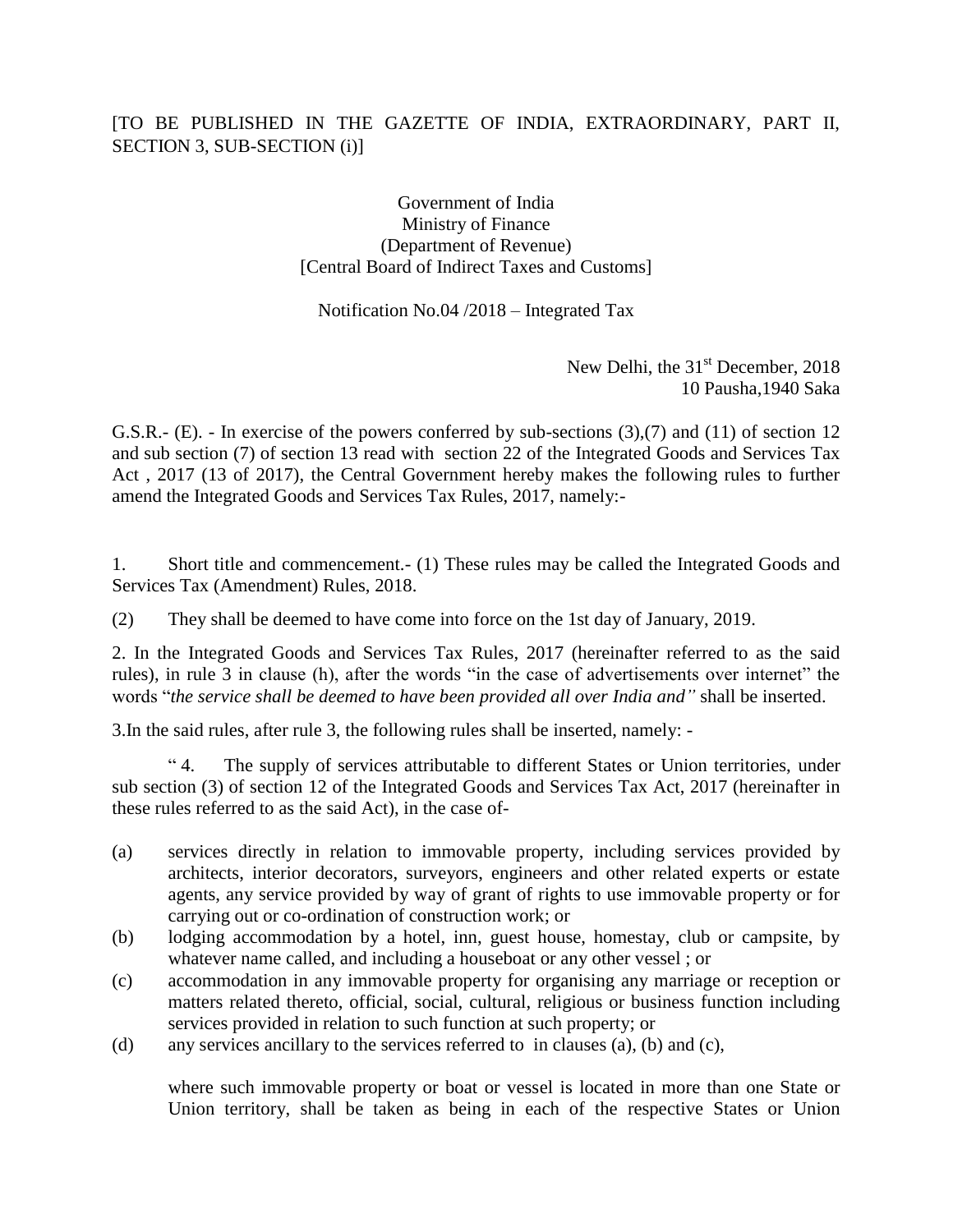territories, and in the absence of any contract or agreement between the supplier of service and recipient of services for separately collecting or determining the value of the services in each such State or Union territory, as the case maybe, shall be determined in the following manner namely:-

- (i) in case of services provided by way of lodging accommodation by a hotel, inn, guest house, club or campsite, by whatever name called (except cases where such property is a single property located in two or more contiguous States or Union territories or both) and services ancillary to such services, the supply of services shall be treated as made in each of the respective States or Union territories, in proportion to the number of nights stayed in such property;
- (ii) in case of all other services in relation to immovable property including services by way of accommodation in any immovable property for organising any marriage or reception etc., and in cases of supply of accommodation by a hotel, inn, guest house, club or campsite, by whatever name called where such property is a single property located in two or more contiguous States or Union territories or both, and services ancillary to such services, the supply of services shall be treated as made in each of the respective States or Union territories, in proportion to the area of the immovable property lying in each State or Union territory;
- (iii) in case of services provided by way of lodging accommodation by a house boat or any other vessel and services ancillary to such services, the supply of services shall be treated as made in each of the respective States or Union territories, in proportion to the time spent by the boat or vessel in each such State or Union territory, which shall be determined on the basis of a declaration made to the effect by the service provider.

*Illustration 1: A hotel chain X charges a consolidated sum of Rs.30,000/- for stay in its two establishments in Delhi and Agra, where the stay in Delhi is for 2 nights and the stay in Agra is for 1 night. The place of supply in this case is both in the Union territory of Delhi and in the State of Uttar Pradesh and the service shall be deemed to have been provided in the Union territory of Delhi and in the State of Uttar Pradesh in the ratio 2:1 respectively. The value of services provided will thus be apportioned as Rs.20,000/- in the Union territory of Delhi and Rs.10,000/- in the State of Uttar Pradesh .*

*Illustration 2: There is a piece of land of area 20,000 square feet which is partly in State S1 say 12,000 square feet and partly in State S2, say 8000 square feet. Site preparation work has been entrusted to T. The ratio of land in the two states works out to 12:8 or 3:2 (simplified). The place of supply is in both S1 and S2. The service shall be deemed to have been provided in the ratio of 12:8 or 3:2 (simplified) in the States S1 and S2 respectively. The value of the service shall be accordingly apportioned between the States.*

*Illustration 3: A company C provides the service of 24 hours accommodation in a houseboat, which is situated both in Kerala and Karnataka inasmuch as the guests board the house boat in Kerala and stay there for 22 hours but it also moves into Karnataka for 2 hours (as declared by the service provider). The place of supply of this service is in the*  States of Kerala and Karnataka. The service shall be deemed to have been provided in the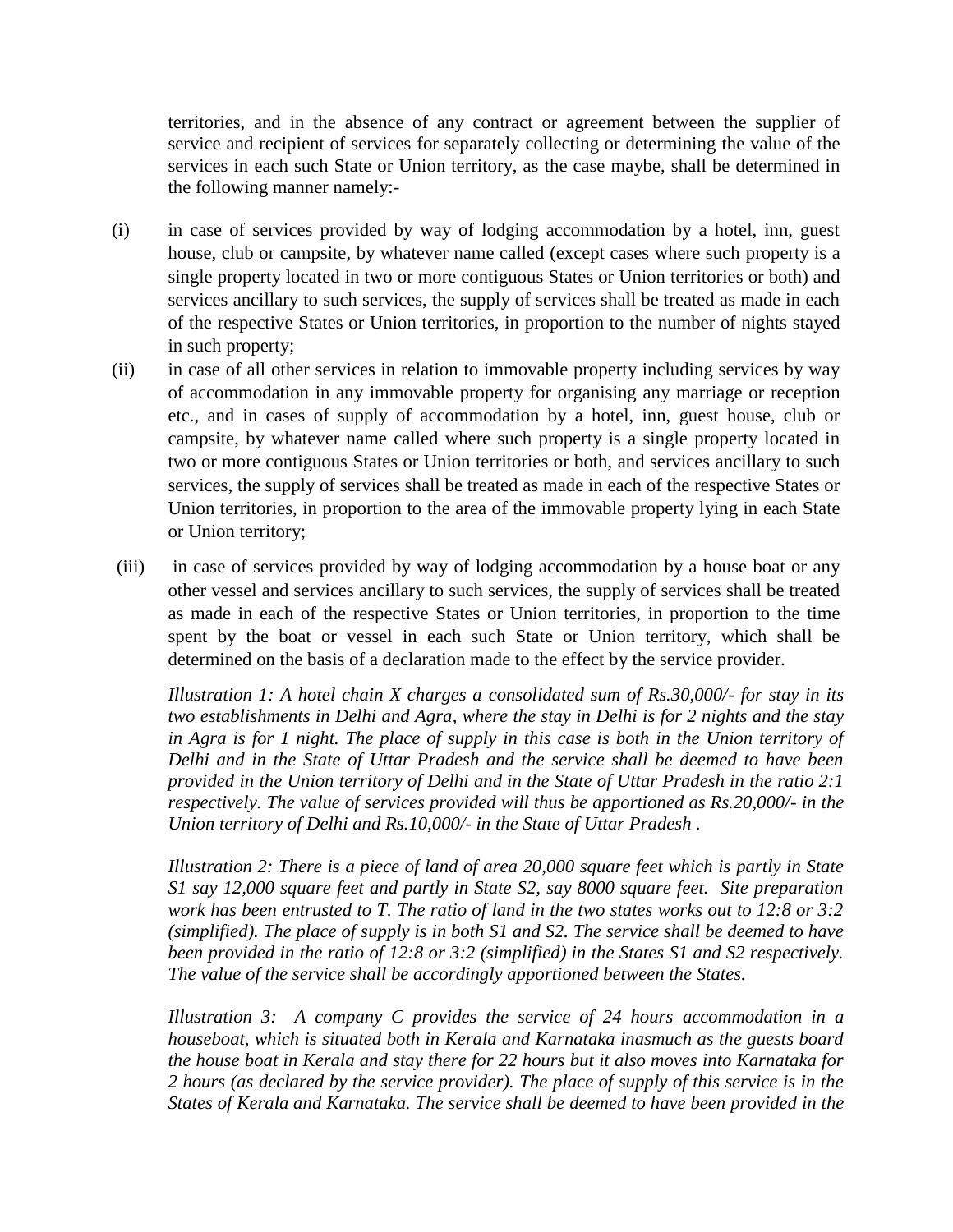*ratio of 22:2 or 11:1 (simplified) in the states of Kerala and Karnataka, respectively. The value of the service shall be accordingly apportioned between the States.*

5. The supply of services attributable to different States or Union territories, under subsection (7) of section 12 of the said Act, in the case of-

(a) services provided by way of organisation of a cultural, artistic, sporting, scientific, educational or entertainment event , including supply of services in relation to a conference, fair exhibition, celebration or similar events; or

(b) services ancillary to the organisation of any such events or assigning of sponsorship to such events ,

where the services are supplied to a person other than a registered person, the event is held in India in more than one State or Union territory and a consolidated amount is charged for supply of such services, shall be taken as being in each of the respective States or Union territories, and in the absence of any contract or agreement between the supplier of service and recipient of services for separately collecting or determining the value of the services in each such State or Union territory, as the case maybe, shall be determined by application of the generally accepted accounting principles.

*Illustration: An event management company E has to organise some promotional events in States S1 and S2 for a recipient R. 3 events are to be organised in S1 and 2 in S2. They charge a consolidated amount of Rs.10,00,000 from R. The place of supply of this service is in both the States S1 and S2. Say the proportion arrived at by the application of generally accepted accounting principles is 3:2. The service shall be deemed to have been provided in the ratio 3:2 in S1 and S2 respectively. The value of services provided will thus be apportioned as Rs. 6,00,000/- in S1 and Rs. 4,00,000/- in S2 .*

6. The supply of services attributable to different States or Union territories, under sub section (11) of section 12 of the said Act, in the case of supply of services relating to a leased circuit where the leased circuit is installed in more than one State or Union territory and a consolidated amount is charged for supply of such services, shall be taken as being in each of the respective States or Union territories, and in the absence of any contract or agreement between the supplier of service and recipient of services for separately collecting or determining the value of the services in each such State or Union territory, as the case maybe, shall be determined in the following manner, namely:-

(a) The number of points in a circuit shall be determined in the following manner:

(i) in the case of a circuit between two points or places, the starting point or place of the circuit and the end point or place of the circuit will invariably constitute two points;

(ii) any intermediate point or place in the circuit will also constitute a point provided that the benefit of the leased circuit is also available at that intermediate point;

(b) the supply of services shall be treated as made in each of the respective States or Union territories, in proportion to the number of points lying in the State or Union territory.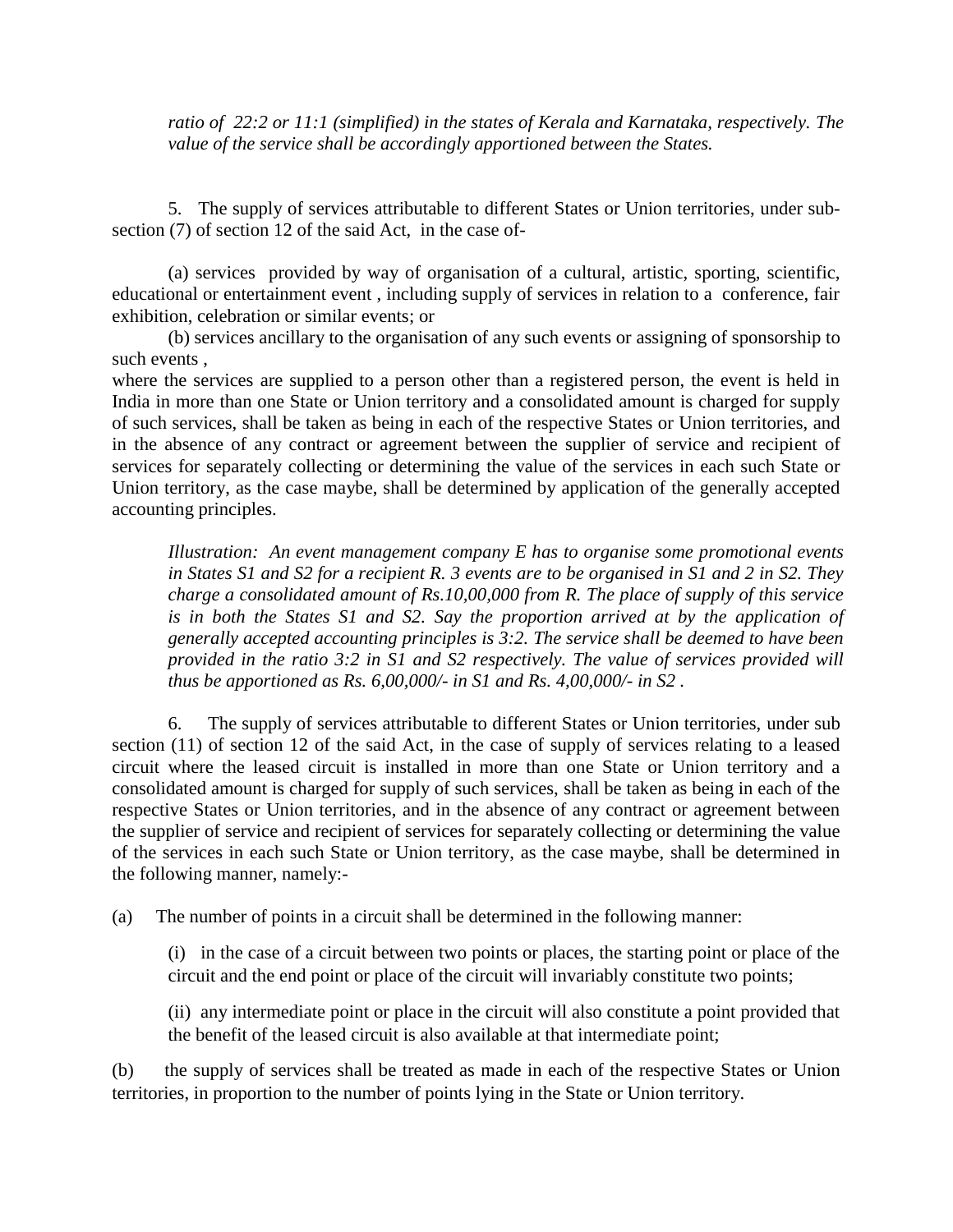*Illustration 1: A company T installs a leased circuit between the Delhi and Mumbai offices of a company C. The starting point of this circuit is in Delhi and the end point of the circuit is in Mumbai. Hence one point of this circuit is in Delhi and another in Maharashtra. The place of supply of this service is in the Union territory of Delhi and the State of Maharashtra. The service shall be deemed to have been provided in the ratio of 1:1 in the Union territory of Delhi and the State of Maharashtra, respectively.* 

*Illustration 2: A company T installs a leased circuit between the Chennai, Bengaluru and Mysuru offices of a company C. The starting point of this circuit is in Chennai and the end point of the circuit is in Mysuru. The circuit also connects Bengaluru. Hence one point of this circuit is in Tamil Nadu and two points in Karnataka. The place of supply of this service is in the States of Tamil Nadu and Karnataka. The service shall be deemed to have been provided in the ratio of 1:2 in the States of Tamil Nadu and Karnataka, respectively.* 

*Illustration 3: A company T installs a leased circuit between the Kolkata, Patna and Guwahati offices of a company C. There are 3 points in this circuit in Kolkata, Patna and Guwahati. One point each of this circuit is, therefore, in West Bengal, Bihar and Assam. The place of supply of this service is in the States of West Bengal, Bihar and Assam. The service shall be deemed to have been provided in the ratio of 1:1:1 in the States of West Bengal, Bihar and Assam, respectively.*

7. The supply of services attributable to different States or Union territories, under subsection (7) of section 13 of the said Act, in the case of services supplied in respect of goods which are required to be made physically available by the recipient of services to the supplier of services, or to a person acting on behalf of the supplier of services, or in the case of services supplied to an individual, represented either as the recipient of services or a person acting on behalf of the recipient, which require the physical presence of the recipient or the person acting on his behalf, where the location of the supplier of services or the location of the recipient of services is outside India, and where such services are supplied in more than one State or Union territory, shall be taken as being in each of the respective States or Union territories, and the proportion of value attributable to each such State and Union territory in the absence of any contract or agreement between the supplier of service and recipient of services for separately collecting or determining the value of the services in each such State or Union territory, as the case maybe, shall be determined in the following manner, namely:-

(i) in the case of services supplied on the same goods, by equally dividing the value of the service in each of the States and Union territories where the service is performed;

(ii) in the case of services supplied on different goods, by taking the ratio of the invoice value of goods in each of the States and Union territories, on which service is performed, as the ratio of the value of the service performed in each State or Union territory;

(iii)in the case of services supplied to individuals, by applying the generally accepted accounting principles.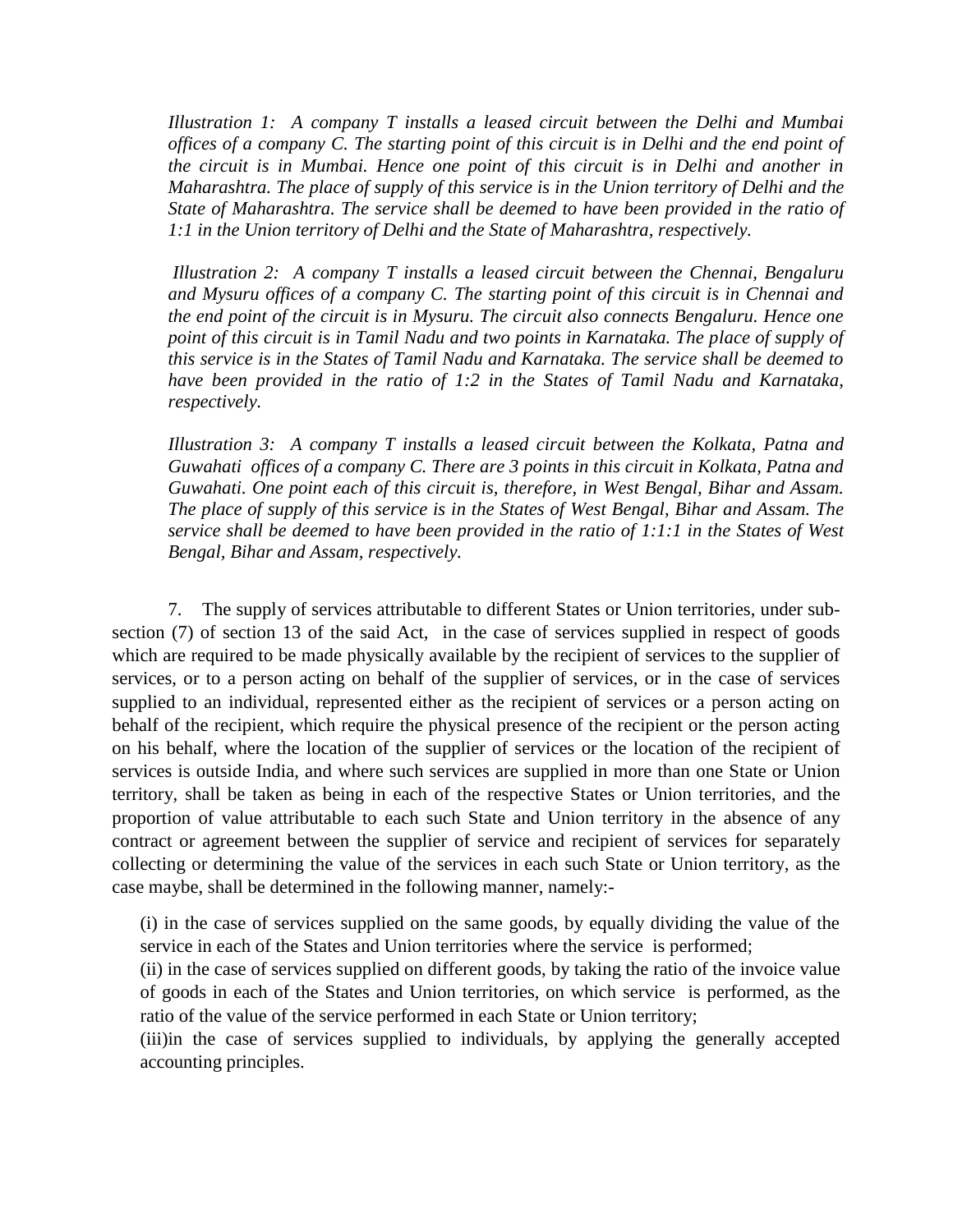*Illustration-1: A company C which is located in Kolkata is providing the services of testing of a dredging machine and the testing service on the machine is carried out in Orissa and Andhra Pradesh. The place of supply is in Orissa and Andhra Pradesh and the value of the service in Orissa and Andhra Pradesh will be ascertained by dividing the value of the service equally between these two States.*

*Illustration-2: A company C which is located in Delhi is providing the service of servicing of two cars belonging to Mr. X. One car is of manufacturer J and is located in Delhi and is serviced by its Delhi workshop. The other car is of manufacturer A and is located in Gurugram and is serviced by its Gurugram workshop. The value of service attributable to the Union Territory of Delhi and the State of Haryana respectively shall be calculated by applying the ratio of the invoice value of car J and the invoice value of car A, to the total value of the service.* 

*Illustration-3: A makeup artist M has to provide make up services to an actor A. A is shooting some scenes in Mumbai and some scenes in Goa. M provides the makeup services in Mumbai and Goa. The services are provided in Maharashtra and Goa and the*  value of the service in Maharashtra and Goa will be ascertained by applying the *generally accepted accounting principles.*

8. The proportion of value attributable to different States or Union territories, under subsection (7) of section 13 of the said Act, in the case of supply of services directly in relation to an immovable property, including services supplied in this regard by experts and estate agents, supply of accommodation by a hotel, inn, guest house, club or campsite, by whatever name called, grant of rights to use immovable property, services for carrying out or co-ordination of construction work, including that of architects or interior decorators, where the location of the supplier of services or the location of the recipient of services is outside India, and where such services are supplied in more than one State or Union territory, in the absence of any contract or agreement between the supplier of service and recipient of services for separately collecting or determining the value of the services in each such State or Union territory, as the case maybe, shall be determined by applying the provisions of rule 4, *mutatis mutandis*.

9. The proportion of value attributable to different States or Union territories, under subsection (7) of section 13 of the said Act, in the case of supply of services by way of admission to, or organisation of a cultural, artistic, sporting, scientific, educational or entertainment event, or a celebration, conference, fair, exhibition or similar events, and of services ancillary to such admission or organisation, where the location of the supplier of services or the location of the recipient of services is outside India, and where such services are provided in more than one State or Union territory , in the absence of any contract or agreement between the supplier of service and recipient of services for separately collecting or determining the value of the services